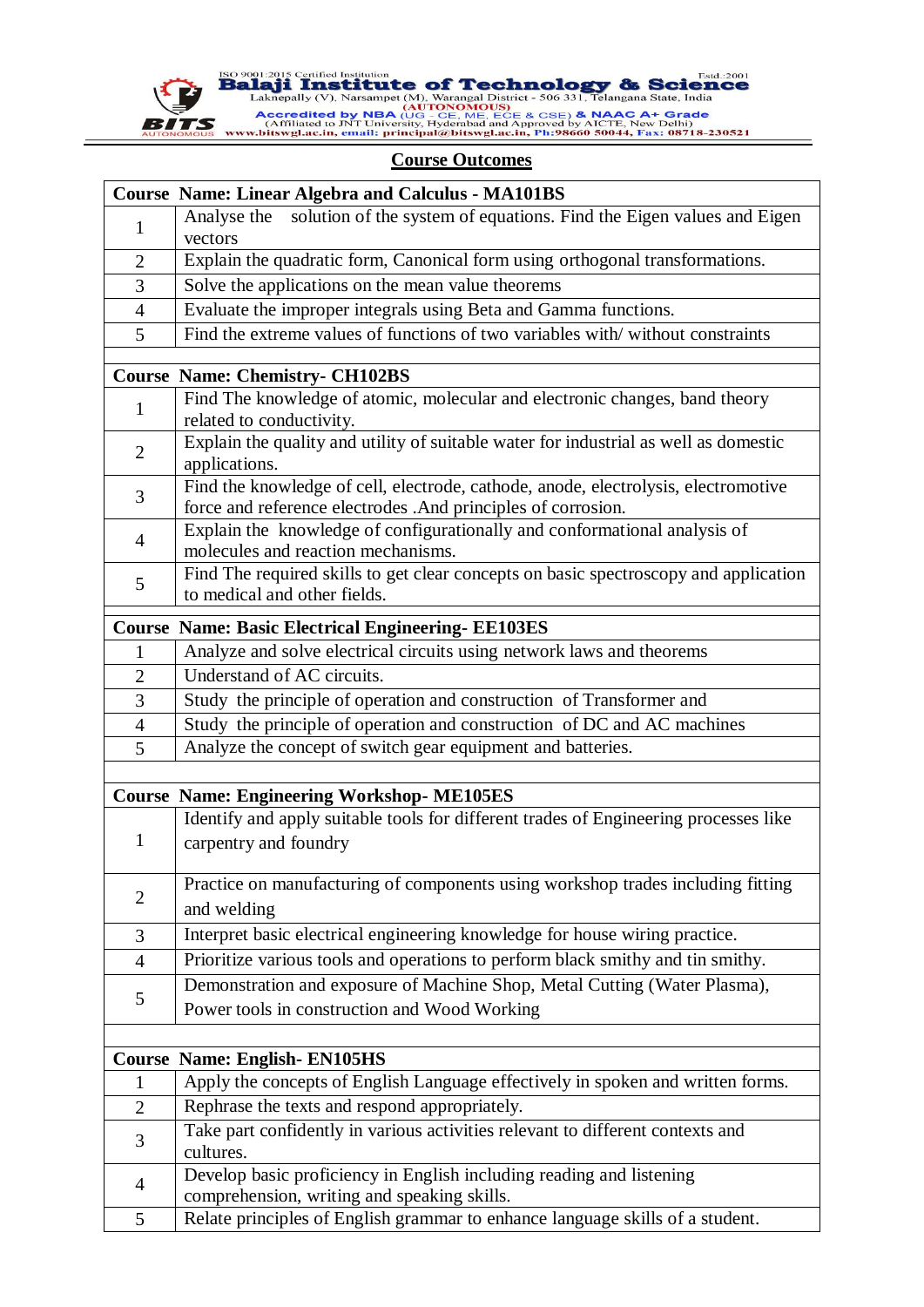|                | <b>Course Name: Engineering Chemistry Lab- CH106BS</b>                                                                                  |
|----------------|-----------------------------------------------------------------------------------------------------------------------------------------|
| 1              | Determine parameters like hardness and chloride content in water.                                                                       |
| $\overline{2}$ | Explain various titrations by different types of analysis using instrumental methods.                                                   |
| $\overline{3}$ | Prove rate constant of a reaction from concentration – time relationships.                                                              |
| $\overline{4}$ | Find physical and chemical properties like acid value ,adsorption, surface tension,<br>partition coefficient, acid value and viscosity. |
| 5              | Identify Rf values of some organic molecules by TLC technique and Analyze the<br>synthesis of Drug molecules.                           |
|                |                                                                                                                                         |
|                | <b>Course Name: English Language and Communication Skills Lab-EN107HS</b>                                                               |
| $\mathbf{1}$   | Take part in computer - assisted multi - media language learning activities to learn<br>individually and independently.                 |
| $\overline{2}$ | Identify nuances of English language through audio-visual experience and group<br>activities.                                           |
| 3              | Demonstrate consistent accent and intelligibility in pronunciation of English<br>through practice                                       |
| $\overline{4}$ | Improve the fluency of students in spoken English and neutralize their mother<br>tongue influence.                                      |
| 5              | Relate the use of English language appropriately for public speaking and<br>interviews.                                                 |
|                |                                                                                                                                         |
|                | <b>Course Name: Basic Electrical Engineering Lab- EE108ES</b>                                                                           |
| 1              | Verify ohm's law                                                                                                                        |
| $\overline{2}$ | Verification KVL and KCL                                                                                                                |
| 3              | Identify different electrical machines and understand their characteristics                                                             |
| $\overline{4}$ | Identify transient response of RL and RC, RLC circuits.                                                                                 |
| 5              | Calculation of Impedance for RLC series circuits                                                                                        |
|                |                                                                                                                                         |
|                | <b>Course Name: Advanced Calculus - II-MA201BS</b>                                                                                      |
| $\mathbf{1}$   | Identify whether the given differential equation of first order is exact or not                                                         |
| $\overline{2}$ | Solve higher differential equation and apply the concept of differential equation to                                                    |
|                | real world problems                                                                                                                     |
| $\overline{3}$ | Evaluate the multiple integrals                                                                                                         |
| $\overline{4}$ | Apply the concept to find areas, volumes, centre of mass and Gravity for cubes,                                                         |
|                | sphere and rectangular parallelepiped                                                                                                   |
| 5              | Evaluate the line, surface and volume integrals and converting them from one to                                                         |
|                | another                                                                                                                                 |
|                |                                                                                                                                         |
|                | <b>Course Name: Applied Physics-AP202BS</b>                                                                                             |
| $\mathbf{1}$   | The student would be able to learn the fundamental concept of the quantum                                                               |
|                | behavior of matter in its micro state                                                                                                   |
| $\overline{2}$ | The concepts of semiconductor physics helps the students to understand the                                                              |
|                | working of semiconductors and its devices                                                                                               |
| 3              | The Knowledge of opto electronics, Lasers and fiber optics enables the students to                                                      |
|                | apply to various systems like communications, solar cell, photo cells                                                                   |
| 4              | Design characterization and study of properties of material help the students to                                                        |
|                | prepare new materials for various engineering applications                                                                              |

 $\overline{\phantom{a}}$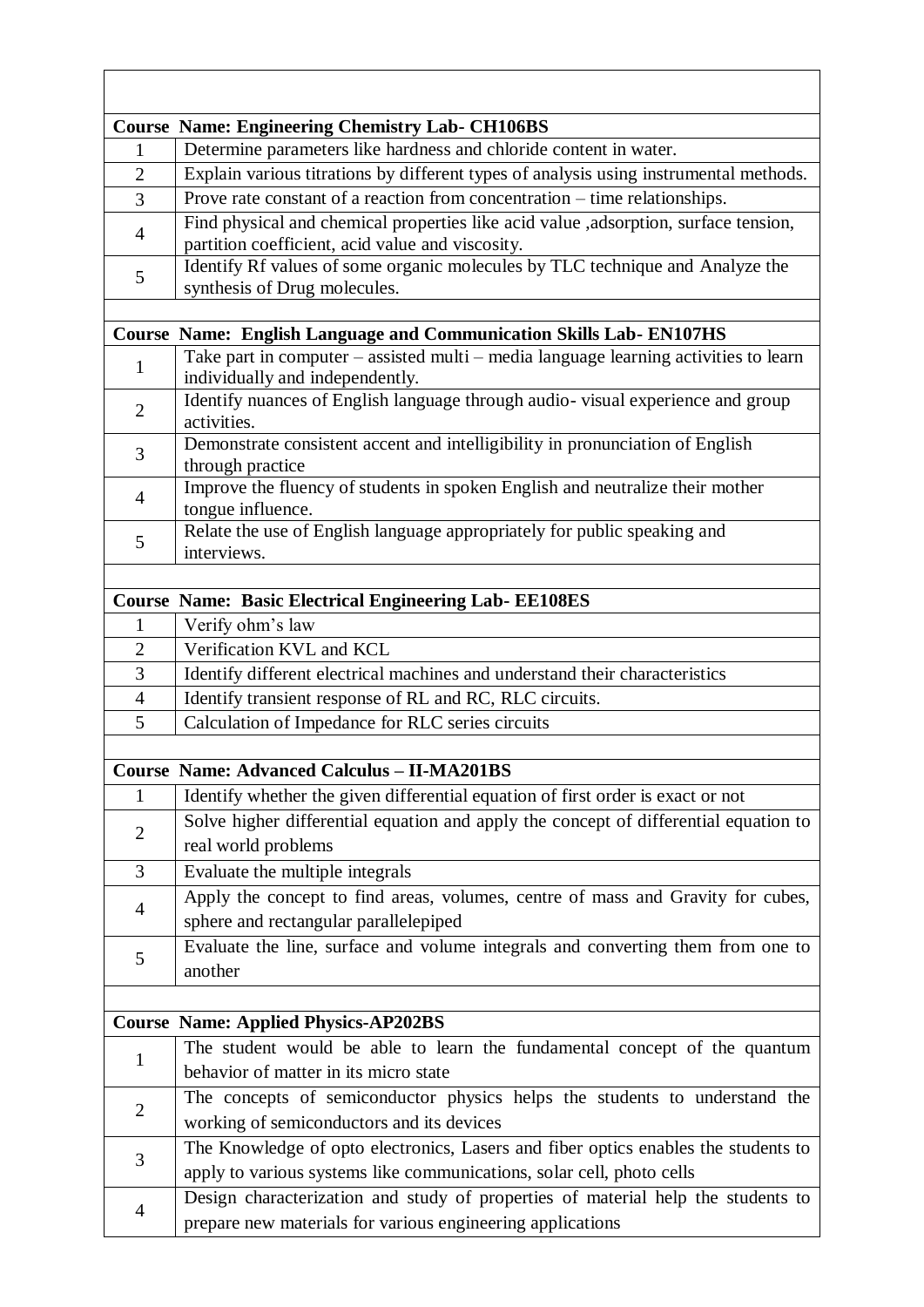|                | The course also helps the students to be exposed to the phenomena of                                                                                 |
|----------------|------------------------------------------------------------------------------------------------------------------------------------------------------|
| 5              | electromagnetism and also to have exposure on magnetic materials and dielectric                                                                      |
|                | materials                                                                                                                                            |
|                | <b>Course Name: Programming for Problem Solving-CS203ES</b>                                                                                          |
| 1              | Write algorithms and draw flowcharts for solving problems.                                                                                           |
| $\overline{2}$ | Convert the algorithms/flowcharts to C programs.                                                                                                     |
| 3              | Decompose a problem into functions and to develop modular reusable code.                                                                             |
| $\overline{4}$ | Use arrays, pointers, strings and structures to write C programs.                                                                                    |
| 5              | Implement Searching and sorting algorithms.                                                                                                          |
|                |                                                                                                                                                      |
|                | <b>Course Name: Engineering Graphics-ME204ES</b>                                                                                                     |
| $\mathbf{1}$   | Preparing working drawings to communicate the ideas and information.                                                                                 |
| $\overline{2}$ | Read, understand and interpret engineering drawings                                                                                                  |
| 3              | Analyse the drawings of isometric projections and orthographic projections                                                                           |
| $\overline{4}$ | Apply the knowledge to develop surface of regular solids and intersection of solids                                                                  |
| 5              | Understand the basic levels of cad software's.                                                                                                       |
|                |                                                                                                                                                      |
|                | <b>Course Name: Applied Physics Lab-AP205BS</b>                                                                                                      |
| $\mathbf{1}$   | Explain the importance of light phenomena in thin films and resolution                                                                               |
| $\overline{2}$ | Relate the working of various laser systems and light propagation through optical                                                                    |
|                | fibers.                                                                                                                                              |
| 3              | Experiment with semiconductor physics and Opto electronics                                                                                           |
| $\overline{4}$ | Examine the phenomena of electromagnetism and also have exposure on magnetic                                                                         |
|                | materials                                                                                                                                            |
| 5              | Design characterization and study of properties of material help the students to                                                                     |
|                | prepare new materials for various engineering applications.                                                                                          |
|                |                                                                                                                                                      |
|                | <b>Course Name: Programming for Problem Solving Lab-CS206ES</b>                                                                                      |
| $\mathbf{1}$   | Formulate the algorithms for simple problems                                                                                                         |
| $\overline{2}$ | and translate given algorithms to a working and correct<br>Correct syntax errors                                                                     |
|                | program                                                                                                                                              |
| 3              | Identify and correct logical errors encountered during execution                                                                                     |
| $\overline{4}$ | Represent and manipulate data with arrays, pointers, strings and structures<br>and<br>functions                                                      |
|                |                                                                                                                                                      |
| 5              | Create, read and write to and from simple text and binary files                                                                                      |
|                | <b>Course Name: Environmental Science-MC209ES</b>                                                                                                    |
| $\mathbf{1}$   |                                                                                                                                                      |
| $\overline{2}$ | Define the scope and importance of ecosystem, its values and services.<br>Summarize the significance of various natural resources and its management |
|                |                                                                                                                                                      |
| 3              | Make use of a comprehensive study of the world's biodiversity and the                                                                                |
|                | importance of its conservation.                                                                                                                      |
| $\overline{4}$ | Categorize different types of pollutions, their control measures and effective                                                                       |
|                | methods of waste management.                                                                                                                         |
| 5              | Assess global environmental problems and come out with best possible solutions,<br>interpret environmental laws and sustainable development          |
|                |                                                                                                                                                      |
|                |                                                                                                                                                      |